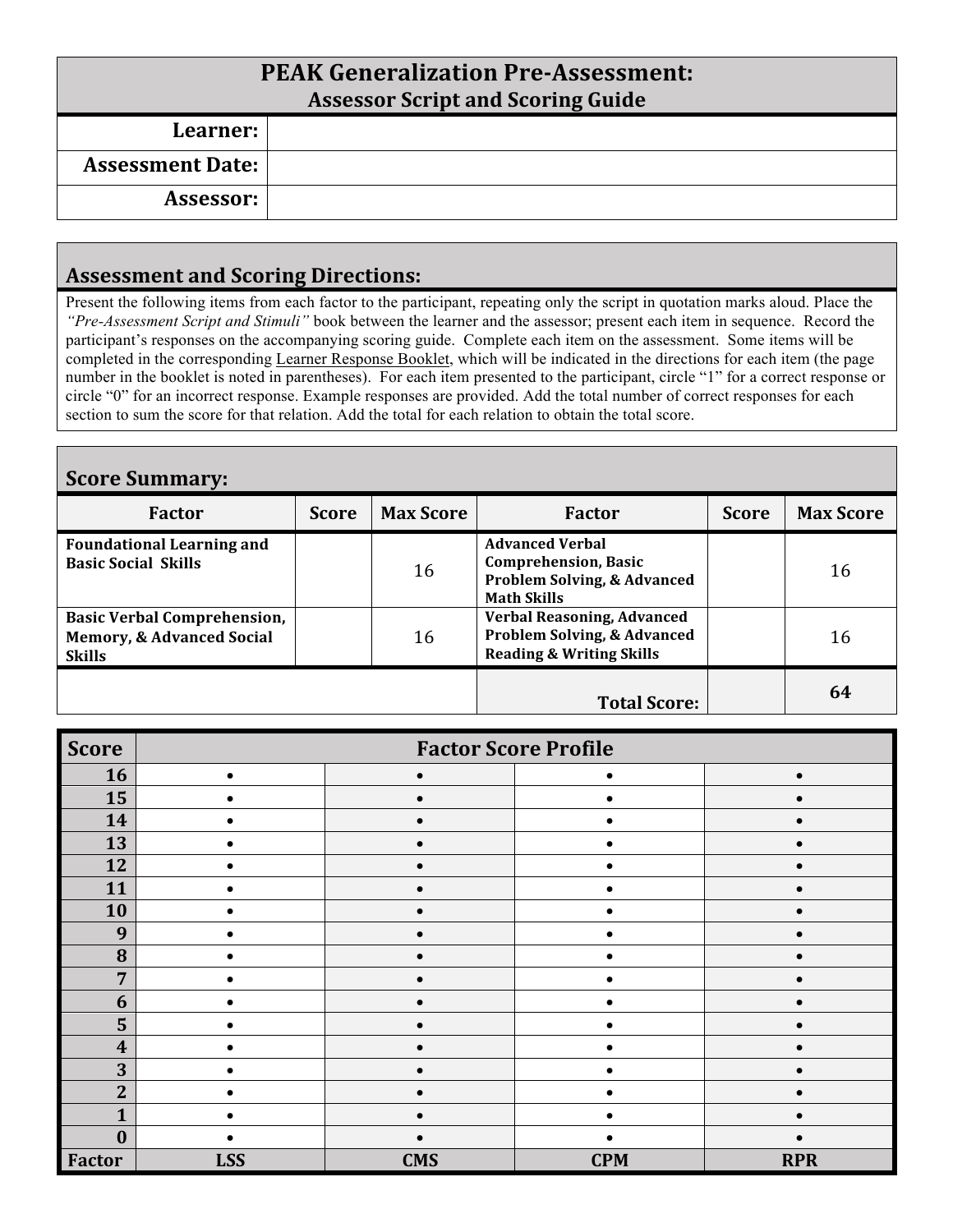### Foundational Learning and Basic Social Skills (LLS)

| Item          | <b>Script</b>                                                                                                      | <b>Correct Response</b>                        | <b>Score</b>                 | <b>Notes</b> |
|---------------|--------------------------------------------------------------------------------------------------------------------|------------------------------------------------|------------------------------|--------------|
| $LLS-1$       | Say, "Do this," and clap your hands then place<br>them on your head.                                               | Claps and paces<br>hand on head                | $\mathbf{1}$<br>$\bf{0}$     |              |
| $LLS-2$       | Present the image of a lion. Say, "What is it?"                                                                    | Says, "Lion"                                   | $1 \quad 0$                  |              |
| $LLS-3$       | Present the images of neon yellow, navy blue,<br>and brick red. Say, "Show me blue."                               | Selects navy blue                              | $\bf{0}$<br>$\mathbf{1}$     |              |
| $LLS-4$       | Present the image of 4 birds and 4 other objects.<br>Say, "Count the birds."                                       | Counts 4 birds                                 | $\mathbf{1}$<br>$\mathbf{0}$ |              |
| $LLS-5$       | Present the images of a suit jacket, a cowboy<br>hat, and a t-shirt in an array. Say, "Find the<br>jacket."        | Selects suit jacket                            | $\mathbf{1}$<br>$\mathbf{0}$ |              |
| $LLS-6$       | Point to the L at the top of the page, with an array<br>of l, 1, and t in an array below. Say, "Find the<br>same." | Selects the<br>lowercase l.                    | $\mathbf{1}$<br>$\bf{0}$     |              |
| $LLS-7$       | Present the image of a green apple. Say, "What<br>color is this?"                                                  | Says, "Green"                                  | $\mathbf{1}$<br>$\bf{0}$     |              |
| $LLS-8$       | Say, "Do this," and hum in a low tone.                                                                             | Hums in a low tone                             | $1 \quad 0$                  |              |
| <b>LLS-9</b>  | Say, "Pretend you are an angry dog."                                                                               | Barks, growls                                  | $\mathbf{1}$<br>$\bf{0}$     |              |
| <b>LLS-10</b> | Say, "Do thismouse [whisper], GIRAFFE [yell]."                                                                     | Says, "Mouse<br>[whisper], GIRAFFE<br>[yell]." | $1 \quad 0$                  |              |
| <b>LLS-11</b> | Present the image of a bed. Say, "Point to the<br>foot of the bed."                                                | Points to the end of<br>the bed                | $\mathbf{1}$<br>$\bf{0}$     |              |
| <b>LLS-12</b> | Present the images of an apple pie, pizza, and a<br>salad in an array. Say, "Find lettuce."                        | Selects salad                                  | $1 \quad 0$                  |              |
| <b>LLS-13</b> | Present the image of an old man. Say, "How is<br>this person feeling?"                                             | Example: Says,<br>"Angry"                      | $\mathbf{1}$<br>$\bf{0}$     |              |
| <b>LLS-14</b> | Present the images of a boat, a motorcycle, and a<br>race car. Say, "Find motorcycle."                             | Selects motorcycle                             | $\mathbf{1}$<br>$\mathbf{0}$ |              |
| <b>LLS-15</b> | Present the image of a sandal. Say, "What is<br>this?"                                                             | Says, "Sandal" or<br>"Shoe"                    | $\mathbf{1}$<br>$\bf{0}$     |              |
| $LLS-16$      | Say, "Say the same as meitka vanek."                                                                               | Says, "Itka vanek"                             | $1 \quad 0$                  |              |
|               |                                                                                                                    | Total:                                         | /16                          |              |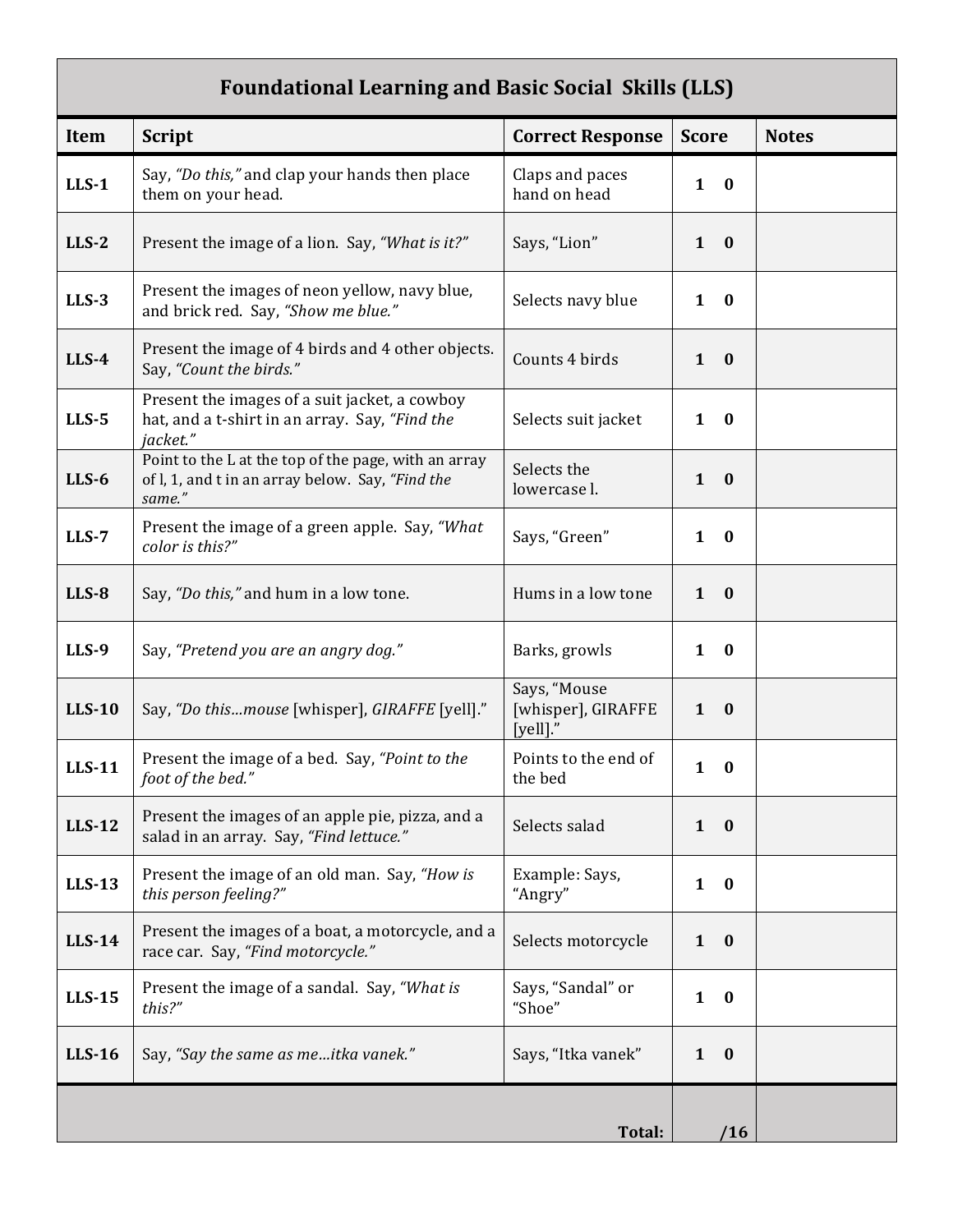## Basic Verbal Comprehension, Memory, & Advanced Social Skills (CMS)

| Item             | <b>Script</b>                                                                                                                                                | <b>Correct Response</b>                                           | <b>Score</b>             | <b>Notes</b> |
|------------------|--------------------------------------------------------------------------------------------------------------------------------------------------------------|-------------------------------------------------------------------|--------------------------|--------------|
| $CMS-1$          | Say, "Tell me two things I can do with a ruler."                                                                                                             | Example: Says,<br>"Measure and make<br>a line"                    | $\mathbf{1}$<br>$\bf{0}$ |              |
| $CMS - 2$        | Present word search in Learner Response<br>Booklet (1) with a pencil. Say, "Find three<br>words."                                                            | Circles "CAT,"<br>"BOX," and "MOON"                               | $\mathbf{1}$<br>$\bf{0}$ |              |
| CMS <sub>3</sub> | Present grid in Learner Response Booklet (2)<br>with a pencil. Say, "Draw a path from A to B."<br>After, say, "Draw a different path."                       | Draws two distinct<br>paths from A to B                           | $\mathbf{1}$<br>$\bf{0}$ |              |
| $CMS -4$         | Present the image of a barrier with a ball and a<br>boy on one side and a girl on the other. Say, "Who<br>knows what the item is?"                           | Selects boy or says,<br>"Boy"                                     | $\mathbf{1}$<br>$\bf{0}$ |              |
| $CMS - 5$        | Present picture of a child. Say, "This person is<br>telling you how to fly an airplane. Should you<br>believe him? Why?"                                     | Example: Says, "No;<br>because it is only a<br>kid, not a pilot!" | $\mathbf{1}$<br>$\bf{0}$ |              |
| $CMS - 6$        | Present the blank space in Learner Response<br>Booklet (3) with a pencil. Say, "Draw a dog with a<br>giraffe's neck."                                        | Draws a dog with a<br>long neck                                   | $\mathbf{1}$<br>$\bf{0}$ |              |
| <b>CMS-7</b>     | Present the partially completed tic-tac-toe<br>board. Say, "Where should you put the X to win<br>the game?"                                                  | Selects upper left<br>square                                      | $\mathbf{1}$<br>$\bf{0}$ |              |
| <b>CMS-8</b>     | Present the images of a bedroom, an office, and a<br>bathroom. Say, "In which room do you brush your<br>teeth?"                                              | Selects bathroom                                                  | $\mathbf{1}$<br>$\bf{0}$ |              |
| <b>CMS-9</b>     | Say, "Do this," and tap table twice fast, once<br>slow, and two more times fast.                                                                             | Taps table twice fast,<br>once slow, and two<br>more times fast   | $\mathbf{1}$<br>$\bf{0}$ |              |
| <b>CMS-10</b>    | Say, "Look at these," and present the 3 pictures for<br>10 seconds. Then turn the page, and say "Wait."<br>After 15 seconds, say, "What did you see before?" | Names all three<br>items                                          | $\mathbf{1}$<br>$\bf{0}$ |              |
| <b>CMS11</b>     | Present the images of an oval, square, and two<br>triangles. Say, "Which ones do you need to make a<br>rectangle?"                                           | Selects square and<br>two triangles                               | $\mathbf{1}$<br>$\bf{0}$ |              |
| <b>CMS-12</b>    | Present the scrambled words in Learner<br>Response Booklet (4) with a pencil. Say, "For<br>each one, use all of the letters to spell a word."                | Writes $(1)$ PIG, $(2)$<br>BARN, (3) HOUSE                        | $\mathbf{1}$<br>$\bf{0}$ |              |
| <b>CMS-13</b>    | Present pictures of cubes in three orders. Say,<br>"Which one is in order from biggest to smallest?"                                                         | Selects large cube to<br>small cube<br>arrangement                | $\mathbf{1}$<br>$\bf{0}$ |              |
| <b>CMS-14</b>    | Present the dot array in Learner Response<br>Booklet (5) with a pencil. Say, "Connect the dots."                                                             | Draws a line to<br>connect dots from 1-<br>10                     | $\mathbf{1}$<br>$\bf{0}$ |              |
| <b>CMS-15</b>    | Present the images of a bird, a butterfly, and a<br>snake. Say, "I was in the garden, using my rake, and I<br>almost screamed when I saw aWhich one?"        | Selects snake                                                     | $\mathbf{1}$<br>$\bf{0}$ |              |
| <b>CMS-16</b>    | Present an image of a truck. Say, "What is this?"                                                                                                            | Says, "Truck"                                                     | $\mathbf{1}$<br>$\bf{0}$ |              |
|                  |                                                                                                                                                              | Total:                                                            | /16                      |              |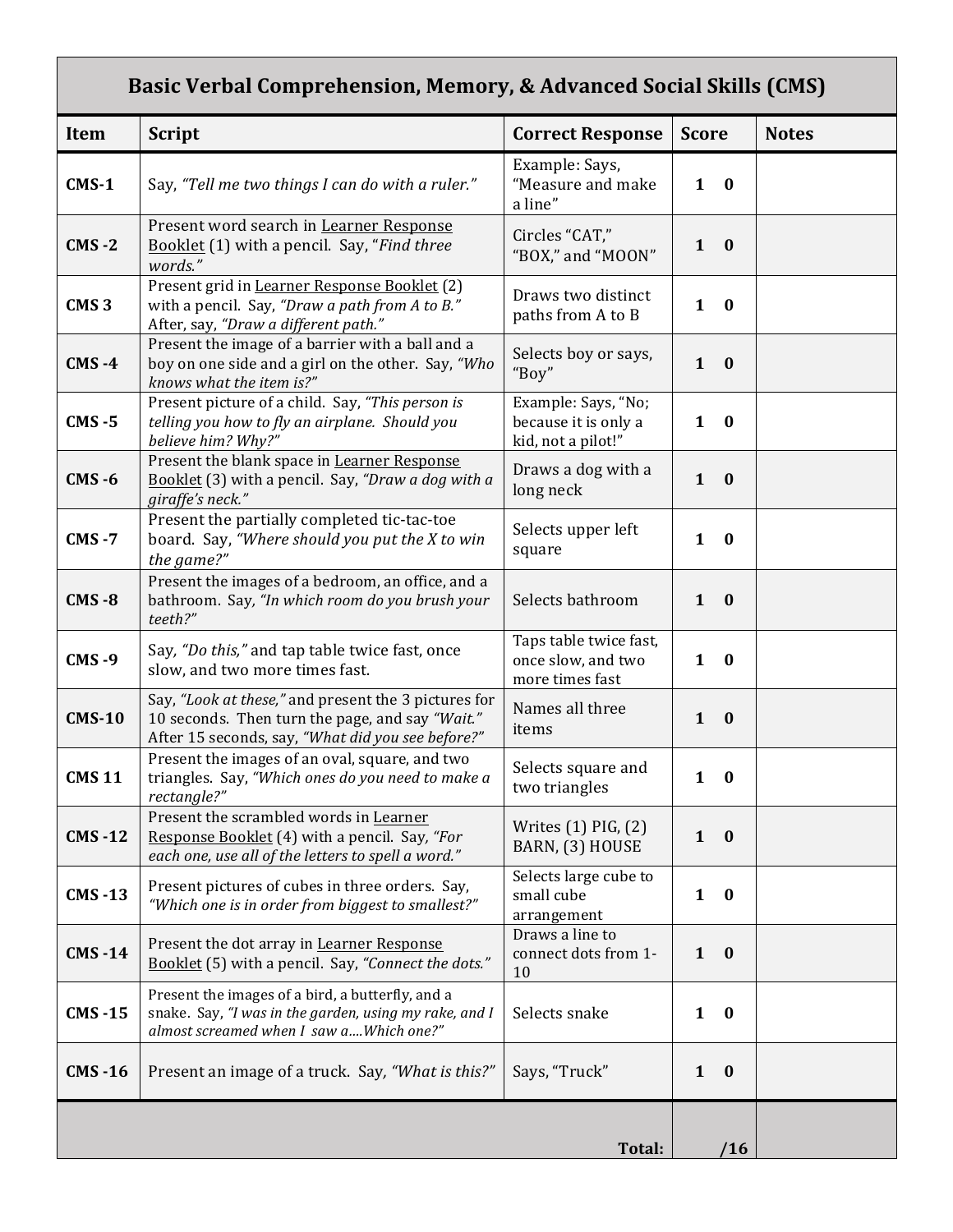## Advanced Verbal Comprehension, Basic Problem Solving, & Advanced Math Skills (CPM)

| <b>Item</b>   | <b>Script</b>                                                                                                                                                                     | <b>Correct Response</b>                                              | <b>Score</b>                 | <b>Notes</b> |
|---------------|-----------------------------------------------------------------------------------------------------------------------------------------------------------------------------------|----------------------------------------------------------------------|------------------------------|--------------|
| $CPM-1$       | Present the images of a wooden chair, a wooden<br>table, and a lamp. Say, "Which one does not<br>belong?"                                                                         | Selects lamp.                                                        | $1 \quad 0$                  |              |
| <b>CPM-2</b>  | Pretend to cry, whimpering and rubbing your<br>left eye. Say, "What might you say to me?"                                                                                         | Example: Says, "Are<br>you okay?"                                    | $1 \quad 0$                  |              |
| <b>CPM-3</b>  | Present the image of a box with items inside. Say,<br>"Do you think there are more or less than 20 things<br>inside?"                                                             | Says, "Less"                                                         | $1\quad 0$                   |              |
| $CPM -4$      | Present the 3 sentences in Learner Response<br>Booklet (6) with a pencil. Say, "Put the correct<br>punctuation mark at the end of each sentence."                                 | Writes $(1)$ period, $(2)$<br>exclamation mark,<br>(3) question mark | $\mathbf{1}$<br>$\mathbf{0}$ |              |
| <b>CPM -5</b> | Say, "You are talking to Laura, but you don't know what she<br>said." Point to the blank part of the sentence and say, "Tell<br>me what would go here  blank did you say, Laura?" | Says, "What"                                                         | $\mathbf{1}$<br>$\mathbf{0}$ |              |
| <b>CPM -6</b> | Say, "How many syllables are in the word<br>hippopotamus?" Repeat "hip-po-pot-a-mus" and<br>clap with each syllable.                                                              | Says, "Five"                                                         | $1 \quad 0$                  |              |
| $CPM - 7$     | Point to the drawing at the top of the page, and<br>the array of chalk, paint, and crayons below. Say,<br>"What did the person use to make this?"                                 | Selects crayons                                                      | $\mathbf{1}$<br>$\bf{0}$     |              |
| $CPM - 8$     | Present the maze in Learner Response Booklet<br>(7) with a pencil. Say, "Begin at the START [point]<br>and draw a line to the FINISH [point]."                                    | Draws a line from<br>start to finish                                 | $1 \quad 0$                  |              |
| <b>CPM-9</b>  | Say, "Pretend to drive a car."                                                                                                                                                    | Acts out driving a<br>car                                            | $\mathbf{1}$<br>$\bf{0}$     |              |
| <b>CPM-10</b> | Present the image of a computer monitor. Say,<br>"What shape is this?"                                                                                                            | Says, "Rectangle"                                                    | $\mathbf{1}$<br>$\mathbf{0}$ |              |
| <b>CPM-11</b> | Present the images of a swim suit, a suit, and a<br>sweatshirt. Say, "Which one would a girl wear at<br>the beach?"                                                               | Selects swim suit.                                                   | $\mathbf{1}$<br>- 0          |              |
| <b>CPM-12</b> | Present the image of a kitchen. Say, "What do<br>you do here?"                                                                                                                    | Example: Says, "Eat"                                                 | $\mathbf{0}$<br>$\mathbf{1}$ |              |
| <b>CPM-13</b> | Present the page in Learner Response Booklet (8)<br>with a pencil. Say, "Write cow." Repeat with "list"<br>and "block."                                                           | Write (1) COW, (2)<br>LIST, (3) BLOCK                                | $\mathbf{1}$<br>$\bf{0}$     |              |
| <b>CPM-14</b> | Present the page in Learner Response Booklet (9)<br>with a pencil. Say, "Write 400." Repeat with "46"<br>and "789."                                                               | Writes (1) "400," (2)<br>"46," and (3) "789"                         | $1 \quad 0$                  |              |
| <b>CPM-15</b> | Present the images of a cheetah and a turtle. Clap<br>your hands rapidly. Say, "Which one was that<br>like?"                                                                      | Selects cheetah.                                                     | $\mathbf{1}$<br>$\bf{0}$     |              |
| <b>CPM-16</b> | Present the images of a black X, red circle, and<br>green triangle. Say, "Point to the stop sign."                                                                                | Selects red circle                                                   | $\bf{0}$<br>$\mathbf{1}$     |              |
|               |                                                                                                                                                                                   | Total:                                                               | /16                          |              |